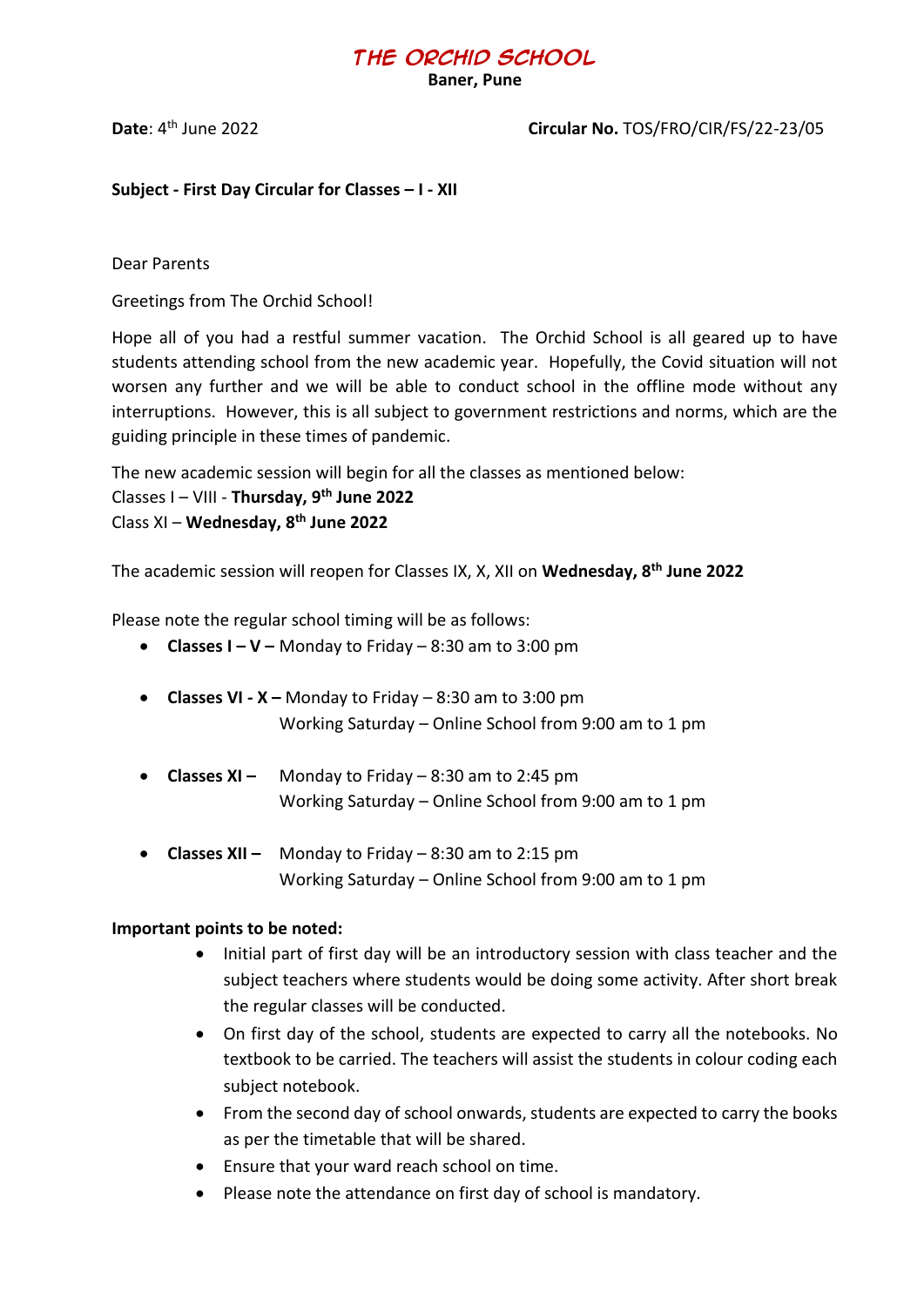# **Student's Identity Cards** –

- Students will get their ID card on the first day of their school.
- To wear Identity Card is a mandate. In case the student forgets the ID card then in that case parents will be called to drop the ID card at school.
- The school will be providing each student an RFID installed Identity Card.
- Each student is expected to flash the same on the screen readers installed in school on every floor for recording their attendance.
- The attendance will also be visible by the parents on the My Class Board App, in case they wish to check the same.
- It is mandatory for every student to record their attendance as soon as they enter the school premises every morning at 8:30 a.m.
- Classes I VIII will also be given an extra non-RFID Identity card for the parent / guardian to use in case of picking up of student from school.

#### **Uniform-**

- Students are expected to come in complete school uniform.
- Students should wear the school uniform on the designated dates only.
- **Classes I – XII: Students will observe "Dress As you like Day" every Wednesday**
- **Classes VI – XII: Students will observe "Khadi Day" every Monday**
- The days to wear the sports / house uniform will be communicated later by the class teacher.

#### **Canteen Facility-**

- The short break meal and lunch will be provided based on advance booking.
- Each meal will be individually packed in a hygienic manner.
- The short break food items will be priced at Rs 60 per pack.
- Lunch will be priced at Rs 150 per pack.
- Along with snacks, some healthy options of beverages like flavored milk, buttermilk and lemon juice will also be available.
- The menu will be regularly updated on the school website for parents to order the same in advance.
- The service provider will be available in school from  $6<sup>th</sup>$  to  $8<sup>th</sup>$  June 2022; between 10:00 am - 1:00 pm to accept pre-orders for the canteen services.
- Parents may come to school and enquire the details directly with the service provider.
- The service provider details are mentioned herewith incase parents wish to contact them directly: Tiffin Journey; Contact Number: 80073 22441

# **Transport Facility-**

- The school has tied up with a new service provider from the AY 2022-23.
- The service provider will be plying buses on the same routes as before.
- A transport desk has been arranged in school from  $4^{th}$  to  $8^{th}$  June 2022; between 10:00 am - 1:00 pm for parents to avail of the services.
- Parents may enquire the details directly with the service provider.
- Our transport service provider is Sharvari School Bus Service.